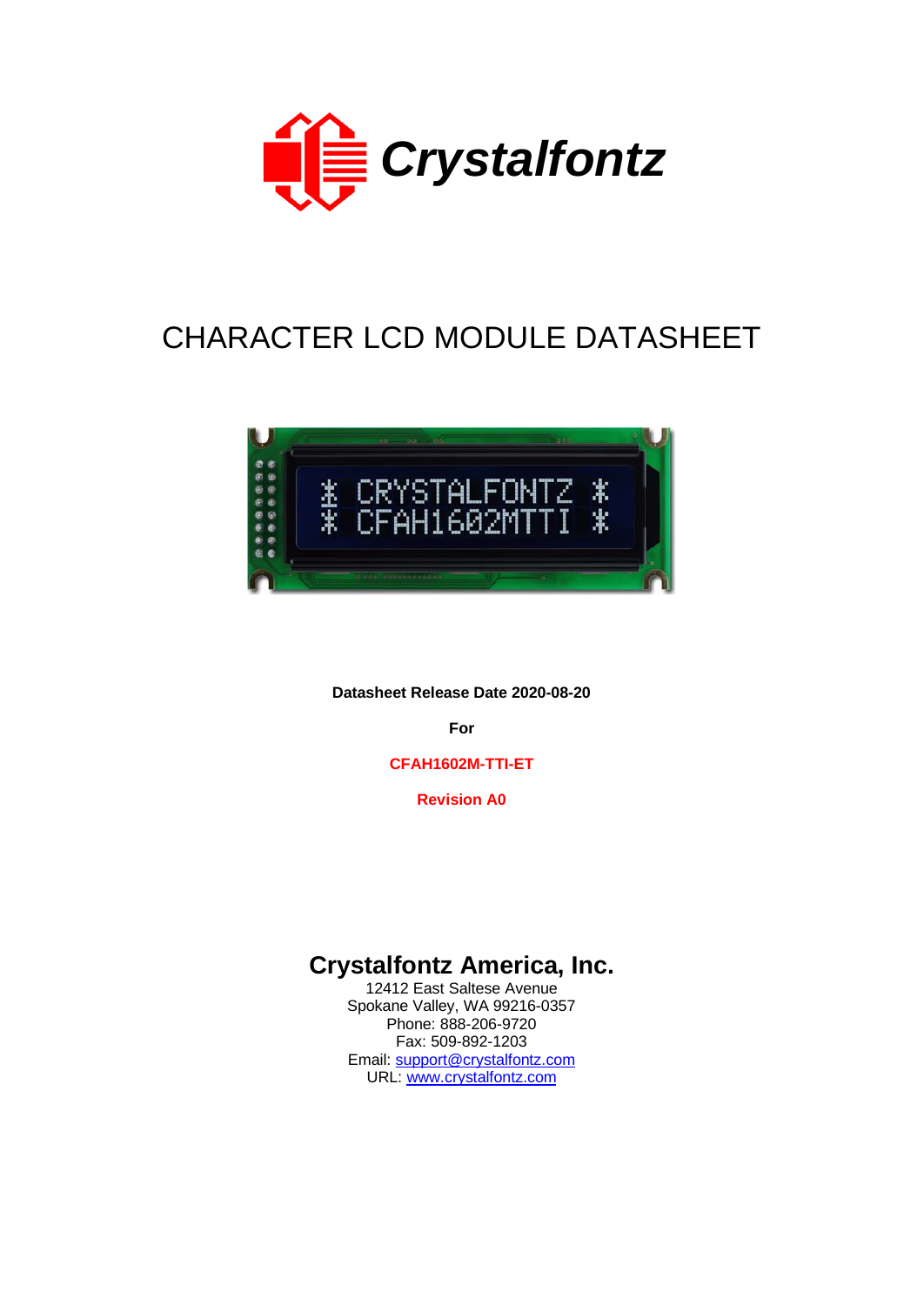

# **CONTENTS**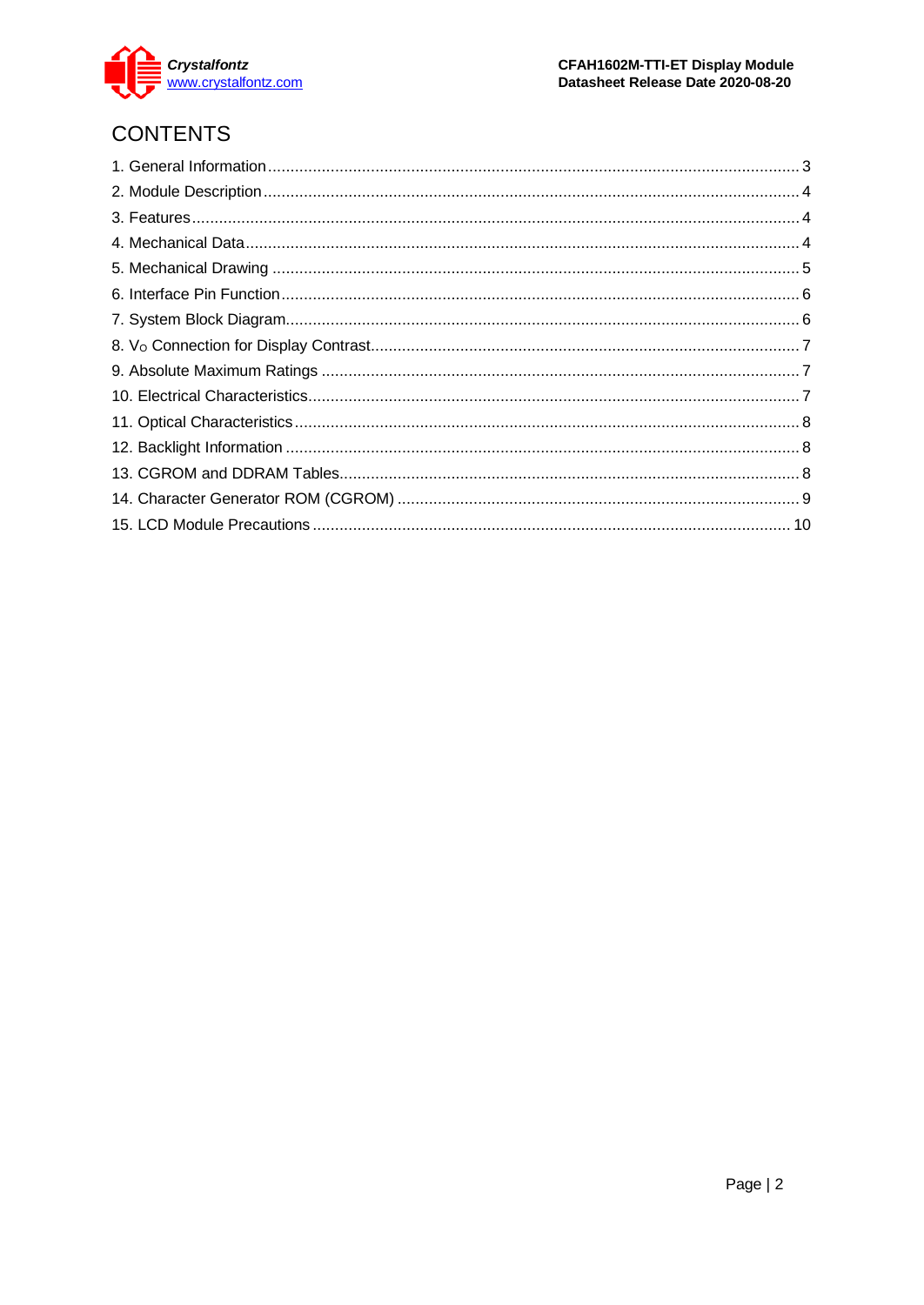

### <span id="page-2-0"></span>**1. General Information**

#### **Datasheet Revision History**

Datasheet Release: **2020-08-20** Datasheet for the CFAH1602M-TTI-ET character LCD display module.

#### **Product Change Notifications**

You can check for or subscribe to **Part Change Notices** for this display module on our website.

#### **Variations**

Slight variations between lots are normal (e.g., contrast, color, or intensity).

#### **Volatility**

This display module has volatile memory.

#### **Disclaimer**

Certain applications using Crystalfontz America, Inc. products may involve potential risks of death, personal injury, or severe property or environmental damage ("Critical Applications"). CRYSTALFONTZ AMERICA, INC. PRODUCTS ARE NOT DESIGNED, INTENDED, AUTHORIZED, OR WARRANTED TO BE SUITABLE FOR USE IN LIFE-SUPPORT APPLICATIONS, DEVICES OR SYSTEMS OR OTHER CRITICAL APPLICATIONS. Inclusion of Crystalfontz America, Inc. products in such applications is understood to be fully at the risk of the customer. In order to minimize risks associated with customer applications, adequate design and operating safeguards should be provided by the customer to minimize inherent or procedural hazard. Please contact us if you have any questions concerning potential risk applications.

Crystalfontz America, Inc. assumes no liability for applications assistance, customer product design, software performance, or infringements of patents or services described herein. Nor does Crystalfontz America, Inc. warrant or represent that any license, either express or implied, is granted under any patent right, copyright, or other intellectual property right of Crystalfontz America, Inc. covering or relating to any combination, machine, or process in which our products or services might be or are used.

All specifications in datasheets on our website are, to the best of our knowledge, accurate but not guaranteed. Corrections to specifications are made as any inaccuracies are discovered.

Company and product names mentioned in this publication are trademarks or registered trademarks of their respective owners.

Copyright © 2020 by Crystalfontz America, Inc.,12412 East Saltese Avenue, Spokane Valley, WA 99216 U.S.A.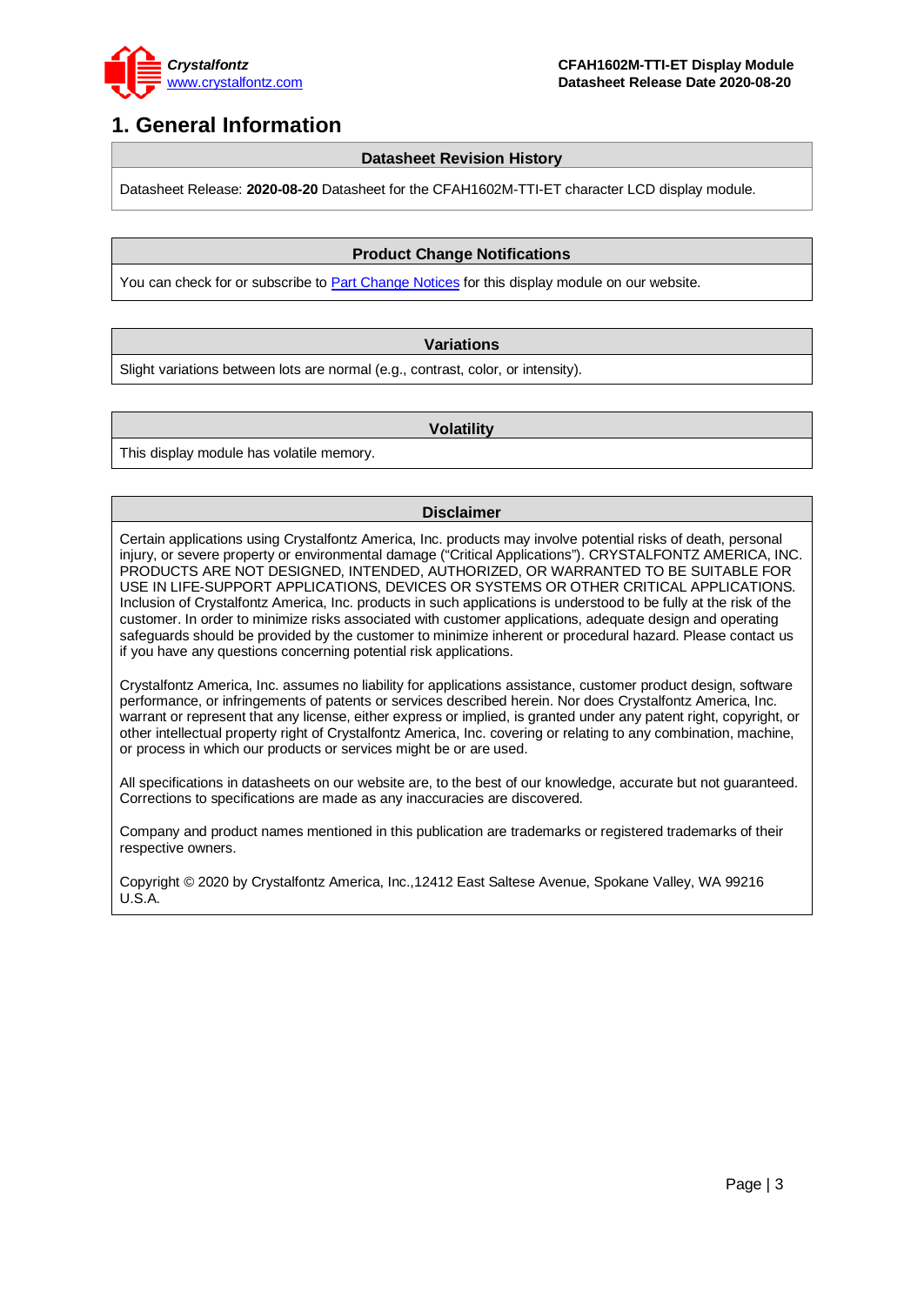

### <span id="page-3-0"></span>**2. Module Description**

This is a 16 character by 2-line LCD display with a white backlight. This display has a built-in Sitronix ST7066U controller. The Sitronix ST7066U is compatible with the industry standard Hitachi HD44780 controller.

Please see [Sitronix ST7066U LCD Controller Datasheet](https://www.crystalfontz.com/controllers/Sitronix/ST7066U) for further reference.

#### <span id="page-3-1"></span>**3. Features**

- Built-in Controller: ST7066U (or equivalent)
- White LED Backlight
- FSTN Negative, Black, Transmissive Mode
- +5v Power Supply
- Viewing Direction: 6 o'clock
- 1/16 Duty
- Temperature Operation: -20°C to +70°C
- Interface: 6800 (default), optional SPI / I<sup>2</sup>C

#### <span id="page-3-2"></span>**4. Mechanical Data**

| <b>Item</b>              | <b>Specification</b><br>(mm)   | <b>Specification</b><br>(inch, reference) |
|--------------------------|--------------------------------|-------------------------------------------|
| Overall Width and Height | 85.0 (W) x 32.6 (H) x 13.2 (D) | 3.346 (W) x 1.283 (H) x 0.519 (D)         |
| Viewing Area             | 66.0 (W) x 16.0 (H)            | $2.598$ (W) x 0.629 (H)                   |
| Active Area              | 56.2 (W) x 11.5 (H)            | $2.213$ (W) x 0.453 (H)                   |
| Character Size           | $2.96$ (W) x 5.56 (H)          | $0.117$ (W) x 0.219 (H)                   |
| Character Pitch          | $3.55$ (W) x 5.94 (H)          | $0.139$ (W) x $0.234$ (H)                 |
| Dot Size                 | $0.56$ (W) $\times$ 0.66 (H)   | $0.022$ (W) x $0.026$ (H)                 |
| Dot Pitch                | $0.60$ (W) $\times$ 0.70 (H)   | $0.024$ (W) x $0.028$ (H)                 |
| Weight (Typical)         | 34 grams                       | 1.2 ounces                                |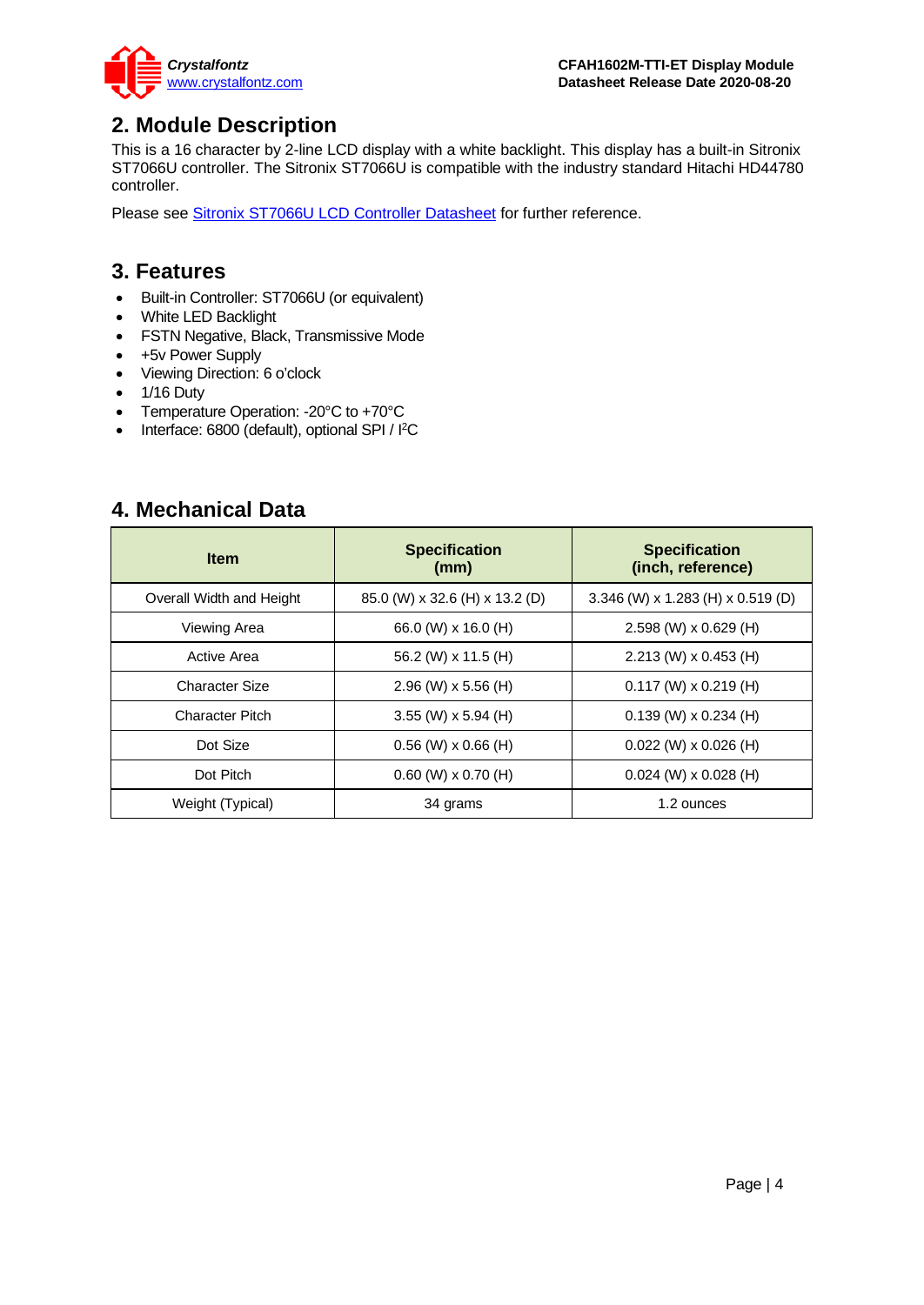

### **5. Mechanical Drawing**

<span id="page-4-0"></span>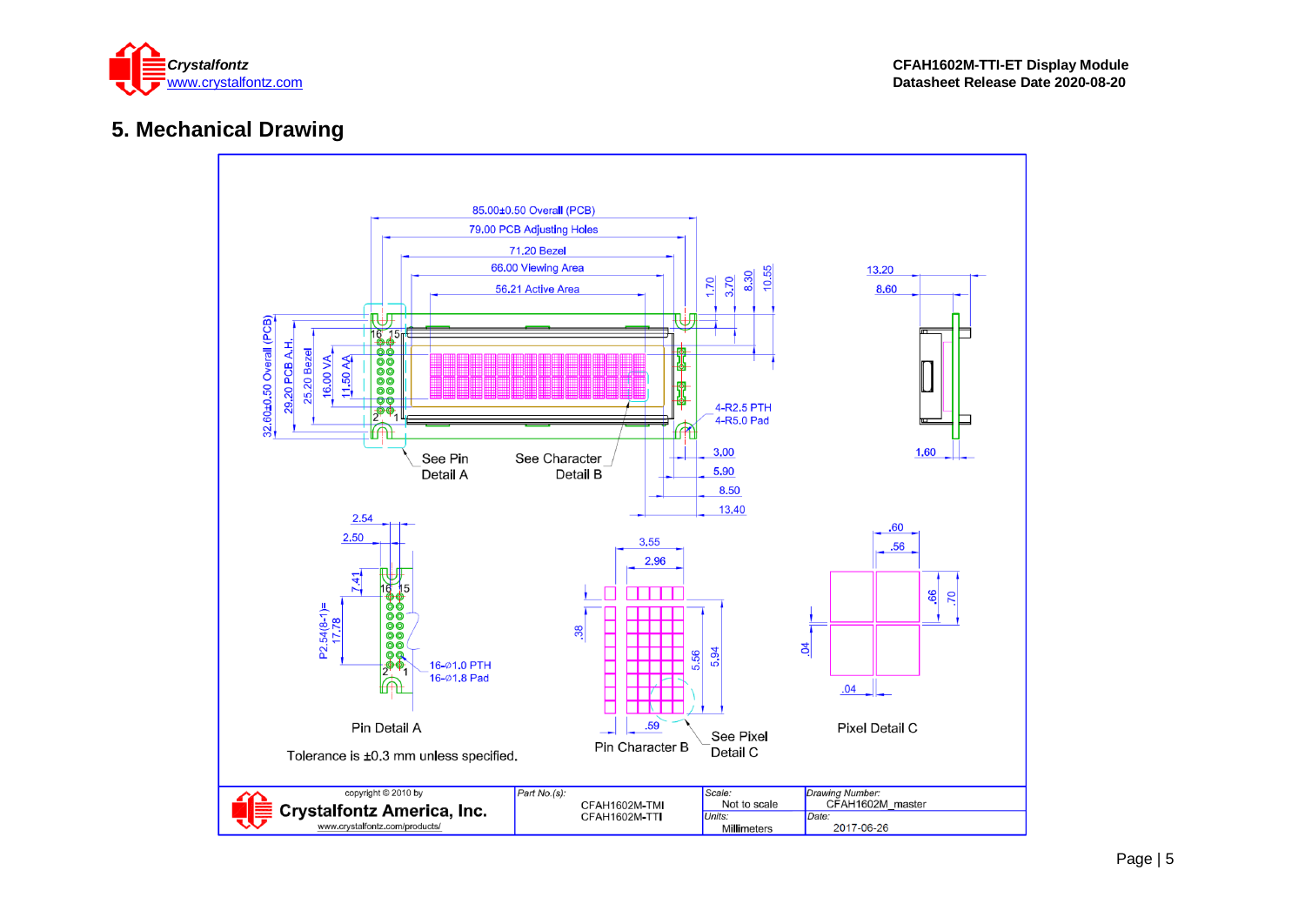

# <span id="page-5-0"></span>**6. Interface Pin Function**

| Pin No.        | <b>Symbol</b>   | Level                | <b>Function</b>                |
|----------------|-----------------|----------------------|--------------------------------|
| 1              | $V_{SS}$        | 0v                   | Ground                         |
| $\overline{2}$ | V <sub>DD</sub> | 5.0 <sub>V</sub>     | Supply Voltage for Logic       |
| 3              | $V_{\rm O}$     | (variable)           | Supply Voltage for LCD         |
| 4              | <b>RS</b>       | H/L                  | H: Data<br>L: Instruction Code |
| 5              | R/W             | H/L                  | H: Read<br>L: Write            |
| 6              | E               | $H, H \rightarrow L$ | Chip Enable Signal             |
| $\overline{7}$ | DB <sub>0</sub> | H/L                  | Data Bus Line                  |
| 8              | DB1             | H/L                  | Data Bus Line                  |
| 9              | DB <sub>2</sub> | H/L                  | Data Bus Line                  |
| 10             | DB <sub>3</sub> | H/L                  | Data Bus Line                  |
| 11             | DB4             | H/L                  | Data Bus Line                  |
| 12             | DB <sub>5</sub> | H/L                  | Data Bus Line                  |
| 13             | DB <sub>6</sub> | H/L                  | Data Bus Line                  |
| 14             | DB <sub>7</sub> | H/L                  | Data Bus Line                  |
| 15             | A               | $\blacksquare$       | Power Supply for LED (+)       |
| 16             | Κ               |                      | Power Supply for LED (-)       |

# <span id="page-5-1"></span>**7. System Block Diagram**

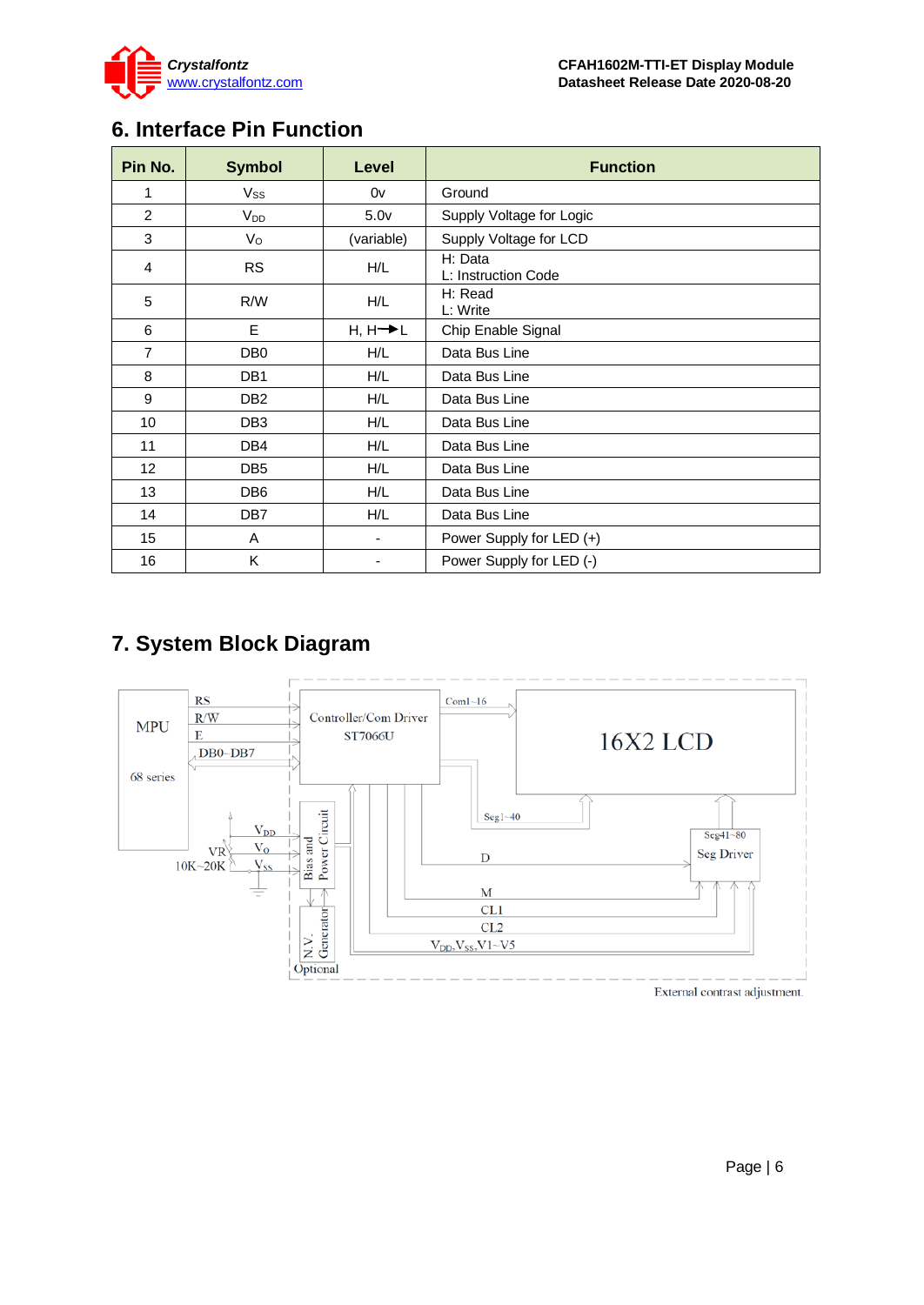

## <span id="page-6-0"></span>**8. V<sub>o</sub>** Connection for Display Contrast

Crystalfontz recommends allowing field adjustment of  $V<sub>O</sub>$  for all designs. The optimal value of  $V<sub>O</sub>$ varies with temperature, variations in V<sub>DD</sub>, and viewing angle. V<sub>o</sub> will also vary module-to-module and batch-to-batch due to normal manufacturing variations. If exposing adjustments to  $V<sub>O</sub>$  is not possible, Crystalfontz recommends enabling adjustment of  $V<sub>O</sub>$  as part of a product's final test.

Although a potentiometer is shown as a typical connection, V<sub>o</sub> can be driven by a microcontroller, using either a DAC or a filtered PWM. Displays that require  $V<sub>o</sub>$  to be negative may require a level shifting circuit

Start with an initial value of  $V_0 = +1v$  ( $V_{LCD} = +4v$ ), and adjust from there.



| <b>Parameter</b>             | <b>Symbol</b>              | <b>Min</b> | <b>Max</b> | <b>Unit</b> | <b>Notes</b> |
|------------------------------|----------------------------|------------|------------|-------------|--------------|
| Supply Voltage for Logic     | $V_{DD} - V_{SS}$          | $-0.3$     | 7          | V           | (1)(2)       |
| Supply Voltage for LCD       | $V_{DD} - V_{O}$           | $-0.3$     | 13         | V           | (1)(2)       |
| <b>Operating Temperature</b> | $\mathsf{T}_{\mathsf{OP}}$ | $-20$      | $+70$      | °C          |              |
| Storage Temperature          | ${\sf T}_{\tt ST}$         | -30        | $+80$      | °C          | -            |

### <span id="page-6-1"></span>**9. Absolute Maximum Ratings**

*Notes:*

*(1) These are stress ratings only. Extended exposure to the absolute maximum ratings listed above may affect device reliability or cause permanent damage.* 

*(2) Functional operation should be restricted to the limits in the Electrical Characteristics table below.*

| <b>Item</b>              | <b>Symbol</b>          | <b>Condition</b>         | <b>Min</b>               | <b>Typ</b>               | <b>Max</b>            | Unit   |
|--------------------------|------------------------|--------------------------|--------------------------|--------------------------|-----------------------|--------|
| Supply Voltage for Logic | $V_{DD} - V_{SS}$      |                          | 4.5                      | 5.0                      | 5.5                   | V      |
|                          |                        | $Ta=20^{\circ}C$         | $\overline{\phantom{0}}$ | $\overline{\phantom{0}}$ | 5.2                   | v      |
| Supply Voltage for LCD   | $V_{DD} - V_{\Omega}$  | $Ta = 25^{\circ}C$       | 3.6                      | 3.7                      | 3.8                   | V      |
|                          |                        | $Ta=70^{\circ}C$         | 3.2                      |                          |                       | V      |
| High-level Input         | V <sub>IH</sub>        | ۰                        | $0.7 \times V_{DD}$      |                          | $V_{DD}$              | V      |
| Low-level Input          | $V_{IL}$               | $\overline{\phantom{0}}$ | $V_{SS}$                 | ۰                        | 0.6                   | V      |
| High-level Output        | <b>V</b> <sub>OН</sub> |                          | 3.9                      |                          | <b>V<sub>DD</sub></b> | $\vee$ |
| Low-level Output         | V <sub>OL</sub>        |                          | 0                        |                          | 0.4                   | V      |
| <b>Supply Current</b>    | loo                    | $V_{DD} = 5.0V$          | 1.0                      | 1.2                      | 1.5                   | mA     |

### <span id="page-6-2"></span>**10. Electrical Characteristics**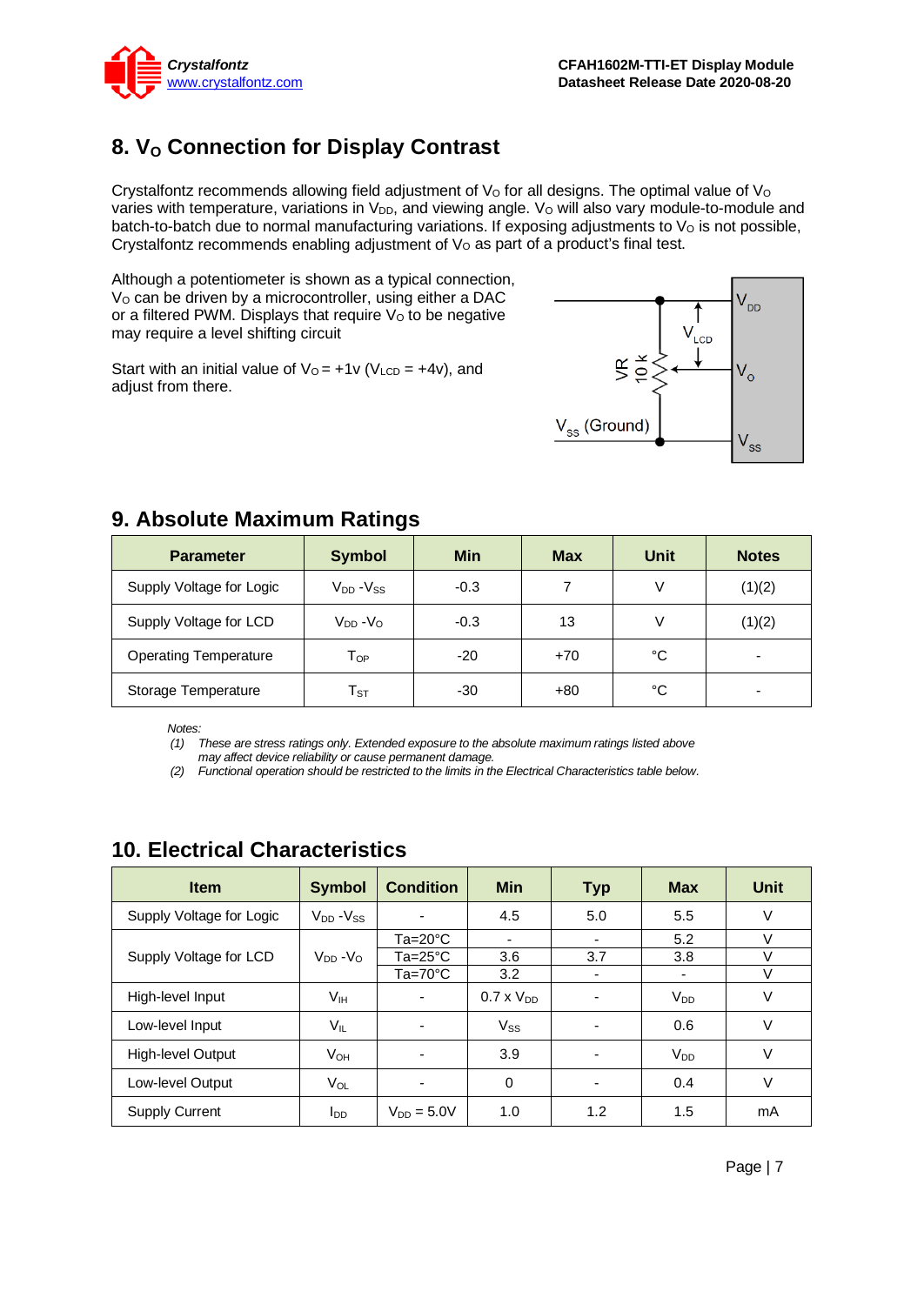

### <span id="page-7-0"></span>**11. Optical Characteristics**

| <b>Item</b>           | <b>Symbol</b> | <b>Condition</b> | <b>Min</b> | <b>Typ</b> | <b>Max</b> | Unit                 |
|-----------------------|---------------|------------------|------------|------------|------------|----------------------|
|                       |               | CR <sub>2</sub>  |            |            | 30         | $\phi = 180^\circ$   |
| View Angle            |               | CR <sub>2</sub>  | 0          |            | 60         | $\phi = 0^{\circ}$   |
|                       |               | CR <sub>2</sub>  | 0          |            | 45         | $\phi = 90^\circ$    |
|                       | н             | CR <sub>2</sub>  | 0          |            | 45         | $\phi = 270^{\circ}$ |
| <b>Contrast Ratio</b> | CR.           |                  | ٠          | 5          | -          |                      |
|                       | T rise        |                  |            | 150        | 200        | ms                   |
| Response Time         | T fall        |                  |            | 150        | 200        | ms                   |

## <span id="page-7-1"></span>**12. Backlight Information**

| <b>Parameter</b>           | <b>Symbol</b>    | <b>Condition</b>                                  | <b>Min</b> | <b>Typ</b>               | <b>Max</b>               | <b>Unit</b>       | <b>Notes</b> |
|----------------------------|------------------|---------------------------------------------------|------------|--------------------------|--------------------------|-------------------|--------------|
| <b>Supply Current</b>      | I <sub>LED</sub> | $V = 3.5v$                                        | 10         | 32                       | 40                       | mA                | (1)(2)       |
| Supply Voltage             | ٧                | $\overline{\phantom{a}}$                          | 3.4        | 3.5                      | 3.6                      | V                 |              |
| <b>Reverse Voltage</b>     | $V_{R}$          | $\blacksquare$                                    | -          | $\overline{\phantom{a}}$ | 5                        | V                 |              |
| Luminance<br>(without LCD) | $I_{\rm V}$      | $I_{LED} = 32mA$                                  | 496        | 620                      | $\overline{\phantom{a}}$ | cd/m <sup>2</sup> |              |
| <b>LED Lifetime</b>        | ٠                | $I_{LED} = 32mA$<br>$25^{\circ}$ C, 50-<br>60% RH | -          | 50K                      | $\overline{\phantom{a}}$ | <b>Hrs</b>        | (1)(2)       |
| Color                      | White            |                                                   |            |                          |                          |                   |              |

*Notes:* 

*(1) Supply current minimum value is only for reference since the LED brightness efficiency keeps enhancing. Current consumption becomes less and less to achieve the same luminance.* 

*(2) Lifetime is defined as the amount of time when the luminance has decayed to <50% of the initial value (50K hours is an estimate for reference only).*

### <span id="page-7-2"></span>**13. CGROM and DDRAM Tables**

Please see **Sitronix ST7066U LCD Controller Datasheet** for further reference.

#### **Display Position DDRAM Address**

The following table shows the relationship between the controller's addresses and the corresponding character location on the module

|                      |    |               |                |  |    |    |                     |  | 2 3 4 5 6 7 8 9 10 11 12 13 14 15 16                                          |     |    |
|----------------------|----|---------------|----------------|--|----|----|---------------------|--|-------------------------------------------------------------------------------|-----|----|
| <b>DDRAM Address</b> |    |               |                |  |    |    |                     |  | 00   01   02   03   04   05   06   07   08   09   0A   0B   0C   0D   0E   0F |     |    |
| <b>DDRAM Address</b> | 40 | $41$   42   5 | 43 44 45 46 47 |  | 48 | 49 | $4A$   4B   4C   4D |  |                                                                               | 14E | 4F |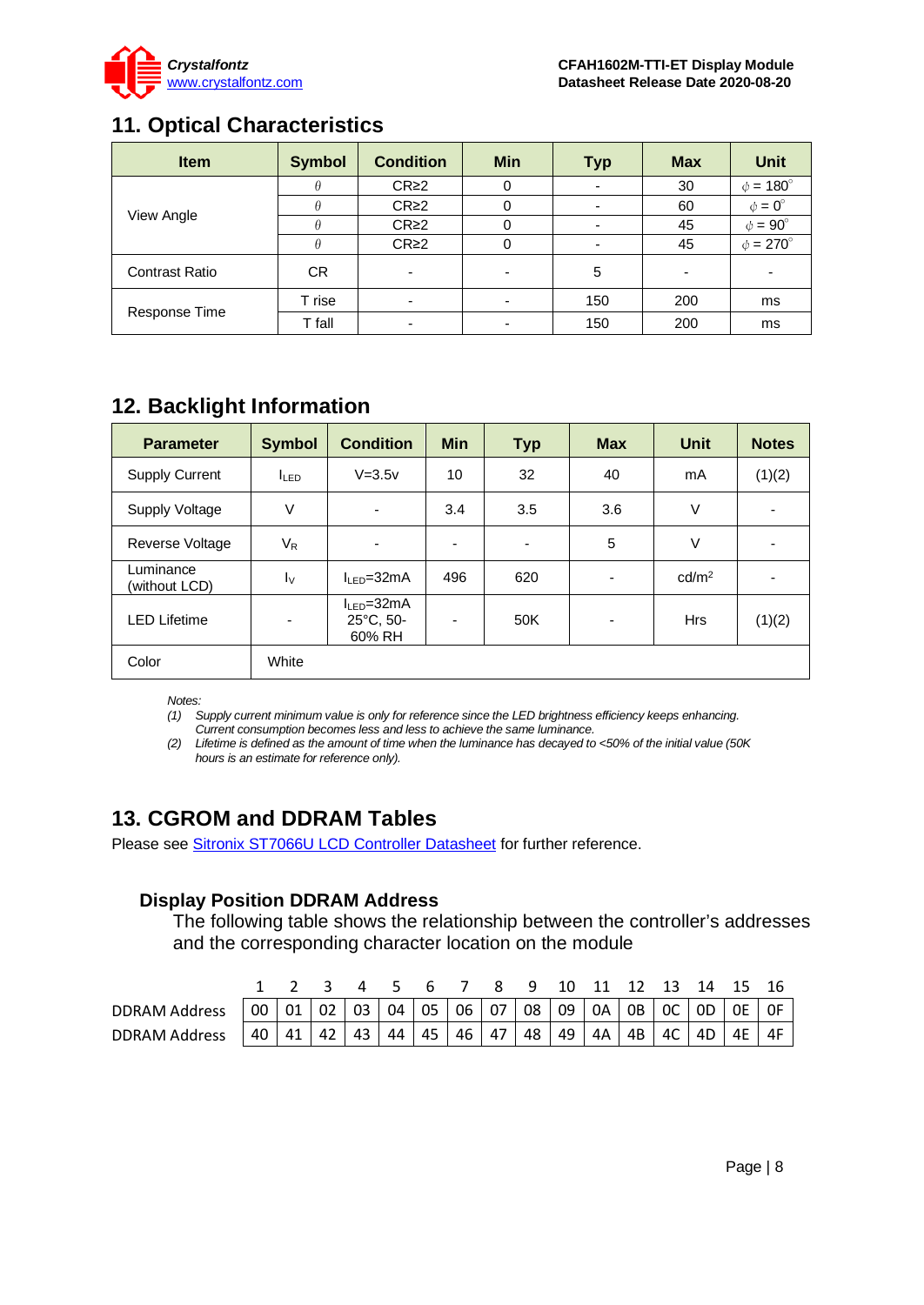

# <span id="page-8-0"></span>**14. Character Generator ROM (CGROM)**

| Upper<br>4 <sub>bit</sub><br>Lower<br>4 bit |                                                                                                         |                                                                                  |                             |                                                                                                     |                      |                                          |                          |                           |                                   |                                                                                                                              |                          |                                                   |                                                                                                                                                                                                                                                                                                                                                     |                         |              | LLLL  LLLH  LLHL  LLHH LHLL  LHLH LHHL  LHHH HLLL  HLLH HLHL  HLHH HHLL  HHLH HHHL  HHHH |
|---------------------------------------------|---------------------------------------------------------------------------------------------------------|----------------------------------------------------------------------------------|-----------------------------|-----------------------------------------------------------------------------------------------------|----------------------|------------------------------------------|--------------------------|---------------------------|-----------------------------------|------------------------------------------------------------------------------------------------------------------------------|--------------------------|---------------------------------------------------|-----------------------------------------------------------------------------------------------------------------------------------------------------------------------------------------------------------------------------------------------------------------------------------------------------------------------------------------------------|-------------------------|--------------|------------------------------------------------------------------------------------------|
| <b>LLLL</b>                                 | CG<br>(1)                                                                                               | j<br>$RAM$ <sup>----</sup><br>                                                   |                             |                                                                                                     |                      |                                          |                          |                           |                                   |                                                                                                                              |                          |                                                   | $\mathbf{r}$                                                                                                                                                                                                                                                                                                                                        |                         |              | н.                                                                                       |
| <b>LLLH</b>                                 | CG<br><b>RAM</b><br>(2)                                                                                 |                                                                                  | Г                           | 1                                                                                                   | $\  \mathbb{H}^1 \ $ |                                          |                          | .::: ·:::                 |                                   | <b>E</b>                                                                                                                     | $\overline{\phantom{a}}$ |                                                   | $\mathbf{L}^{\dagger}$                                                                                                                                                                                                                                                                                                                              | --]-- - <sub>:-</sub> : |              |                                                                                          |
| <b>LLHL</b>                                 | CG<br><b>RAM</b><br>(3)                                                                                 | $\left \frac{\cdot \cdot \cdot \cdot \cdot}{\cdot \cdot \cdot}\right $           | īī                          |                                                                                                     |                      |                                          |                          |                           |                                   | eli                                                                                                                          | ਵ<br>.                   | राज                                               |                                                                                                                                                                                                                                                                                                                                                     |                         |              |                                                                                          |
| <b>LLHH</b>                                 | CG<br>RAM                                                                                               | $\left[\begin{array}{c} \text{RAM} \\ \text{(4)} \\ \text{1} \end{array}\right]$ |                             |                                                                                                     |                      |                                          |                          |                           |                                   | ┾╍┰╕┽╶╍╍╶╽╸╍╌╎╶╌╌╎╶╌╌╷╶╶╴╎╶┇╸╎╶╶╴╎╵╶╸╎╺╶<br>╎╸╴╴╿╹╴╴╸╿╌╌╹╶╹╹╶╹╹╶╶╌╌╶╶╌╌╶╶╶╶                                                  |                          |                                                   | $\mathbf{u}$                                                                                                                                                                                                                                                                                                                                        |                         |              |                                                                                          |
| <b>LHLL</b>                                 | CG<br><b>RAM</b><br>(5)                                                                                 | ×,                                                                               |                             | ╎╼┱╾┥╌╼┱┼ <mark>╗╍╍╴</mark> ┼╍┲╍╸<br>╎╴┋╸┥╺╌┇╎ <mark>┇╍╍╌</mark> ╎╍┲╍<br>│╍┇╾╿╹╍┇┥ <b>┇</b> ╻╻╸╿╎┈┇ |                      |                                          |                          |                           | $\overline{[]}$ : $\overline{[]}$ | $\left\  \frac{1}{2} \sum_{i=1}^{n} \frac{1}{2} \left  \frac{1}{2} \sum_{i=1}^{n} \frac{1}{2} \right  \right\ $              |                          | $\frac{1}{2}$ and $\frac{1}{2}$ and $\frac{1}{2}$ | --- <sup>----</sup>   <br> --- <sup>-  </sup>                                                                                                                                                                                                                                                                                                       |                         |              |                                                                                          |
| <b>LHLH</b>                                 | CG<br><b>RAM</b><br>(6)                                                                                 | ţ.                                                                               | m<br>Fi                     |                                                                                                     |                      |                                          |                          |                           |                                   |                                                                                                                              |                          |                                                   |                                                                                                                                                                                                                                                                                                                                                     |                         |              | i il il:                                                                                 |
| <b>LHHL</b>                                 | CG<br><b>RAM</b><br>(7)                                                                                 |                                                                                  |                             |                                                                                                     |                      |                                          |                          |                           |                                   | <sup> </sup> ∎__∎ --a== a__a _aa_ _a==  <mark>a=a== a</mark>                                                                 |                          |                                                   | $\begin{picture}(20,5) \put(0,0){\line(0,1){15}} \put(15,0){\line(0,1){15}} \put(15,0){\line(0,1){15}} \put(15,0){\line(0,1){15}} \put(15,0){\line(0,1){15}} \put(15,0){\line(0,1){15}} \put(15,0){\line(0,1){15}} \put(15,0){\line(0,1){15}} \put(15,0){\line(0,1){15}} \put(15,0){\line(0,1){15}} \put(15,0){\line(0,1){15}} \put(15,0){\line(0,$ |                         | TTE EIETTE 1 |                                                                                          |
| <b>LHHH</b>                                 | CG<br>RAM<br>(8)                                                                                        | $\mathbf{L}^{\bullet}$                                                           | ÷.                          |                                                                                                     |                      |                                          |                          |                           |                                   |                                                                                                                              |                          |                                                   |                                                                                                                                                                                                                                                                                                                                                     | $\overline{\Phi}_j$     |              |                                                                                          |
| <b>HLLL</b>                                 | CG<br>RAM<br>(1)                                                                                        | ᆋ<br>i.<br>÷,                                                                    | ¢,                          | ::   <br> ::                                                                                        |                      |                                          |                          |                           |                                   | <u> ---  --  ---  --</u> -  ---  ---                                                                                         |                          |                                                   |                                                                                                                                                                                                                                                                                                                                                     |                         |              |                                                                                          |
| <b>HLLH</b>                                 | CG<br>RAM<br>(2)                                                                                        | 'n,<br>i.,                                                                       |                             | ar i                                                                                                | Ţ                    | $\left  \ddot{} \ddot{} \ddot{} \right $ | $\overline{\phantom{a}}$ | $\mathbb{1}$ $\mathbb{H}$ |                                   | erri                                                                                                                         |                          | $\mathbb{R}$                                      |                                                                                                                                                                                                                                                                                                                                                     |                         | A,           |                                                                                          |
| <b>HLHL</b>                                 | $\overline{CG}$<br>RAM<br>(3)                                                                           | L÷le                                                                             | i<br>∵.                     | $\mathbf{H}$<br>$\mathbf{H}$                                                                        |                      | ├╌╍ <b>┆╸╎╴┆</b><br>╎╷╌                  | $\mathbf{d}$             | 68                        |                                   |                                                                                                                              | <del>ग्न</del> ग         |                                                   | <del>--  </del> ---- <br>.:-                                                                                                                                                                                                                                                                                                                        |                         |              |                                                                                          |
| <b>HLHH</b>                                 | CG<br><b>RAM</b><br>(4)                                                                                 | $\begin{array}{c} \boxed{\phantom{0}1} \end{array}$                              | ]                           | $\blacksquare$<br>÷.                                                                                |                      | $\overline{\mathbb{L}}$                  |                          | Ŧ.                        | ī                                 |                                                                                                                              | Ŧ.                       |                                                   |                                                                                                                                                                                                                                                                                                                                                     | ninin                   |              | المتسالمة                                                                                |
| <b>HHLL</b>                                 | CG<br>(5)                                                                                               | $\frac{CG}{RAM}$ ::::: :::::                                                     |                             | $\left  \cdot \right $                                                                              | $\prod_{i=1}^n$      | $\mathsf{F}_{\mathsf{F}_{\bullet}}$      | $\overline{\mathbf{J}}$  | Ī                         |                                   | <del>╶╶╹╸</del> ╎╾╍╌╺╎╌╍╌┆╌ <sub>╌</sub> ╌╎╎╌╌╎╎╌╌┇╎╌┋╴┤╸╌╌╎<br>╶┇┇╴│┇╵╸╸╝╿╸╌╌╿╸ <sup>╾╾╾</sup> │╌╌╹│╌╌╌╿┆┋┋╶╿╸ <u>╏╻</u> ╎┋ |                          |                                                   |                                                                                                                                                                                                                                                                                                                                                     |                         | .,           |                                                                                          |
| <b>HHLH</b>                                 | CG<br>RAM <sup>I</sup> II<br>(6)                                                                        |                                                                                  |                             |                                                                                                     | ш                    | m<br>ыĺ                                  |                          | Heat.                     | ٠.<br>.,<br>                      | ┅                                                                                                                            | .                        |                                                   | Ш                                                                                                                                                                                                                                                                                                                                                   | i. j. i                 |              |                                                                                          |
| <b>HHHL</b>                                 | $\begin{array}{ c c } \hline \text{CG} & \text{ICG} \\ \hline \text{RAM} & \text{I} \end{array}$<br>(7) |                                                                                  | 88                          |                                                                                                     |                      |                                          | н                        | œ,                        |                                   |                                                                                                                              |                          | - 1                                               | ---<br>׀׃׀֛֛֢֢֢֢֢֢֢֢֢֛֛֛֚֚֚׀                                                                                                                                                                                                                                                                                                                        |                         |              | -----                                                                                    |
| HHHH                                        | $\frac{CG}{RAM}$<br>(8)                                                                                 |                                                                                  | $\mathcal{C}^{\mathcal{C}}$ |                                                                                                     |                      |                                          |                          | н<br>Ū                    | 蕊                                 |                                                                                                                              | ď<br>m                   | <b></b>                                           | æ<br>76 i<br>'I.I'                                                                                                                                                                                                                                                                                                                                  |                         |              |                                                                                          |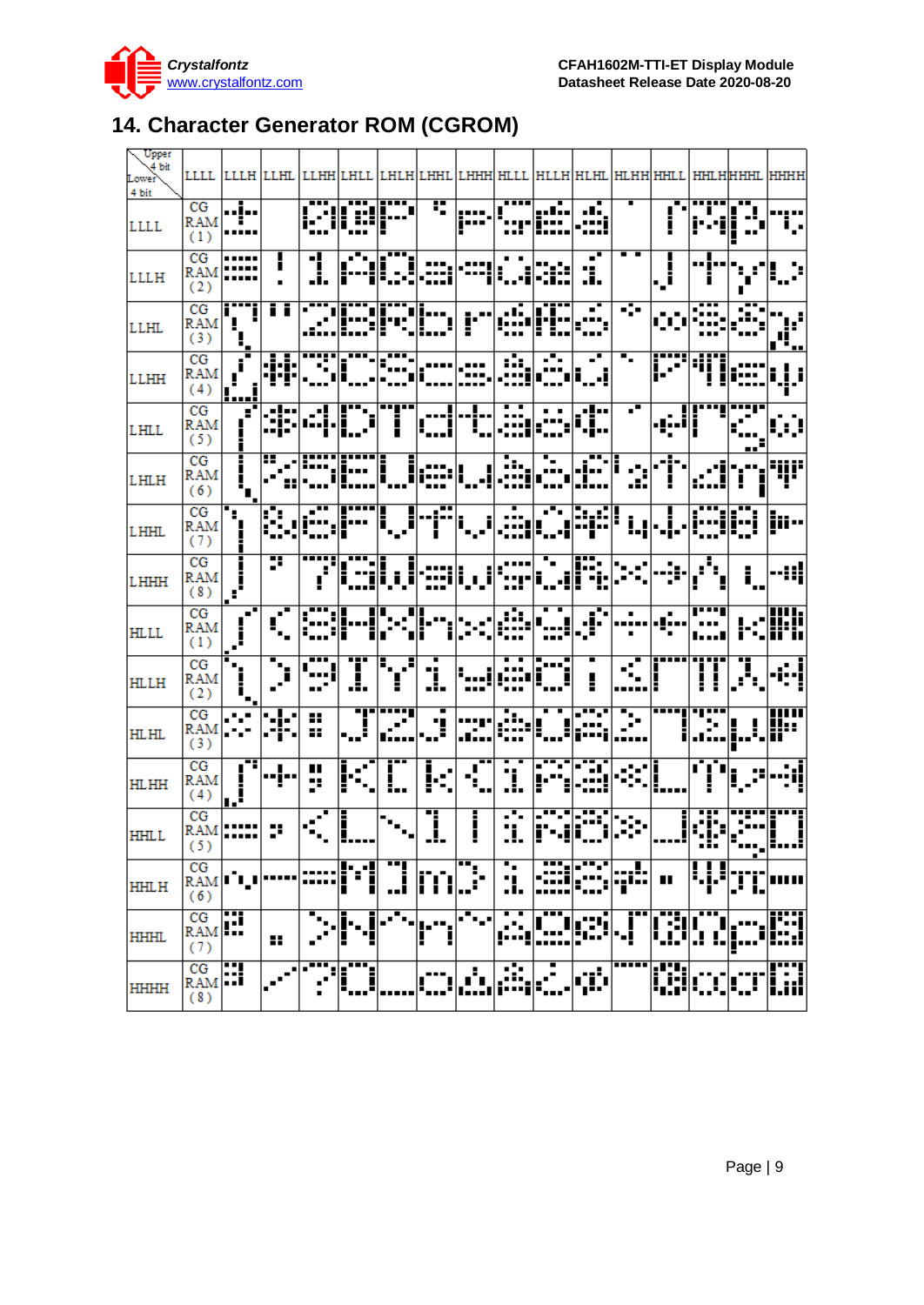

### <span id="page-9-0"></span>**15. LCD Module Precautions**

The precautions below should be followed when using LCD modules to help ensure personal safety, module performance, and compliance of environmental regulations.

#### **15.1. Modules**

- Avoid applying excessive shocks to module or making any alterations or modifications to it.
- Do not make extra holes on the printed circuit board, modify its shape or change the components of LCD display module.
- Do not disassemble the LCD display module.
- Do not operate the LCD display module above the absolute maximum rating.
- Do not drop, bend or twist the LCD display module.
- Soldering: only to the I/O terminals.
- Store in an anti-static electricity container and clean environment.
- It is common to use the "screen saver" to extend the lifetime of the LCD display module.
	- o Do not use the fixed information for long periods of time in real application.
	- Do not use fixed information in LCD panel for long periods of time to extend "screen burn" effect time.
- Crystalfontz has the right to change the passive components, including R3, R6 & backlight adjust resistors. (Resistors, capacitors and other passive components will have different appearance and color caused by the different supplier.)
- Crystalfontz have the right to change the PCB Rev. (In order to satisfy the supplying stability, management optimization and the best product performance, etc., under the premise of not affecting the electrical characteristics and external dimensions, Crystalfontz has the right to modify the version.).

#### **15.2. Handling Precautions**

- Since the display panel is made of glass, do not apply mechanical impacts such as dropping from a high position.
- If the display panel is accidently broken, and the internal organic substance leaks out, be careful not to inhale or touch the organic substance.
- If pressure is applied to the display surface or its neighborhood of the LCD display module, the cell structure may be damaged, so be careful not to apply pressure to these sections.
- The polarizer covering the surface of the LCD display module is soft and can be easily scratched. Please be careful when handling the LCD display module.
- Clean the surface of the polarizer covering the LCD display module if it becomes soiled using following adhesion tape.
	- o Scotch Mending Tape No. 810 or an equivalent
	- o Never breathe the soiled surface or wipe the surface using a cloth containing solvent such as ethyl alcohol, since the surface of the polarizer will become cloudy.
	- o The following liquids/solvents may spoil the polarizer:
		- Water
		- **Ketone**
		- Aromatic Solvents
- Hold the LCD display module very carefully when placing the LCD display module into the system housing.
- Do not apply excessive stress or pressure to the LCD display module. And, do not over bend the film with electrode pattern layouts. These stresses will influence the display performance. Also, be sure to secure the sufficient rigidity for the outer cases.



Page | 10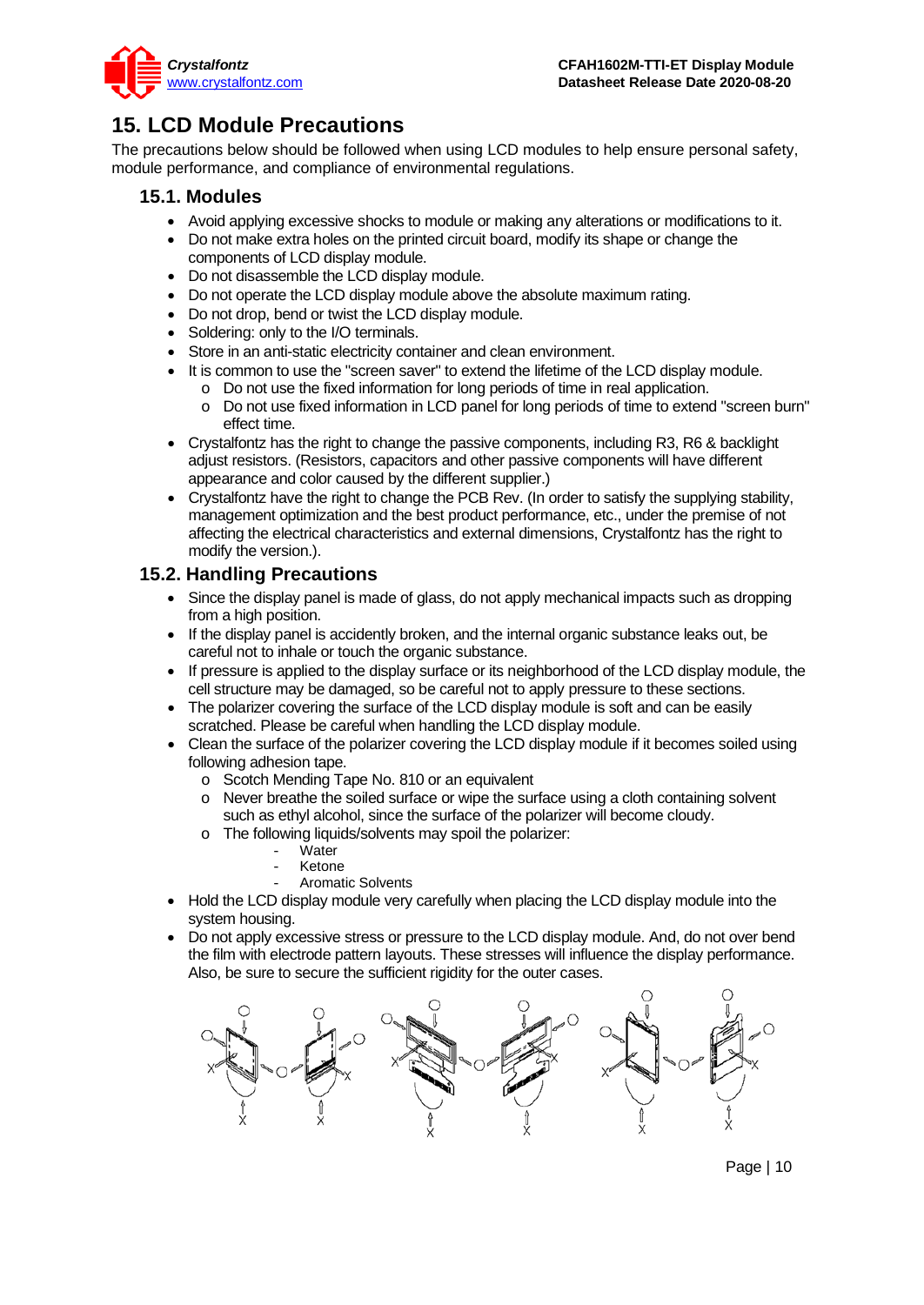

- Do not apply stress to the LSI chips and the surrounding molded sections.
- Do not disassemble or modify the LCD display module.
- Do not apply input signals while the logic power is off.
- Pay sufficient attention to the working environments when handing the LCD display module to prevent occurrence of element breakage accidents by static electricity.
	- o Be sure to make human body grounding when handling LCD display modules.
	- o Be sure to ground tools to use for assembly such as soldering irons.
	- o To suppress generation of static electricity, avoid carrying out assembly work under dry environments.
	- o Protective film is being applied to the surface of the display panel of the LCD display module. Be careful since static electricity may be generated when exfoliating the protective film.
- Protection film is being applied to the surface of the display panel and removes the protection film before assembling it. At this time, if the LCD display module has been stored for a long period of time, residue adhesive material of the protection film may remain on the surface of the display panel after the film has been removed. In such a case, remove the residue material by the method discussed above.
- If electric current is applied when the LCD display module is being dewed or when it is placed under high humidity environments, the electrodes may become corroded. If this happens proceed with caution when handling the LCD display module.

#### **15.3. Storage Precautions**

- When storing the LCD display modules put them in static electricity preventive bags to avoid exposure to direct sunlight and fluorescent lamps. Also avoid high temperature and high humidity environments and low temperatures (less than 0°C) environments. (We recommend you store these modules in the packaged state when they were shipped from Crystalfontz). Be careful not to let water drops adhere to the packages or bags, and do not let dew gather on them.
- If electric current is applied when water drops are adhering to the surface of the LCD display module the LCD display module may have become dewed. If a dewed LCD display module is placed under high humidity environments it may cause the electrodes to become corroded. If this happens proceed with caution when handling the LCD display module.

#### **15.4. Designing Precautions**

- The absolute maximum ratings are the ratings that cannot be exceeded for LCD display module. If these values are exceeded, panel damage may happen.
- To prevent occurrence of malfunctioning by noise pay attention to satisfy the V<sub>IL</sub> and V<sub>IH</sub> specifications and, at the same time, to make the signal line cable as short as possible.
- We recommend that you install excess current preventive unit (fuses, etc.) to the power circuit (V<sub>DD</sub>). (Recommend value: 0.5A)
- Pay sufficient attention to avoid occurrence of mutual noise interference with the neighboring devices.
- As for EMI, take necessary measures on the equipment side.
- When fastening the LCD display module, fasten the external plastic housing section.
- If the power supply to the LCD display module is forcibly shut down, by such errors as taking out the main battery while the LCD display panel is in operation, we cannot guarantee the quality of this LCD display module.
	- o Connection (contact) to any other potential than the above may lead to rupture of the IC.

#### **15.5. Disposing Precautions**

• Request the qualified companies to handle the industrial wastes when disposing of the LCD display modules. Or, when burning them, be sure to observe the environmental and hygienic laws and regulations.

#### **15.6. Other Precautions**

- When an LCD display module is operated for a long period of time with a fixed pattern, the fixed pattern may remain as an after image or a slight contrast deviation may occur.
	- $\circ$  If the operation is interrupted and left unused for a while, normal state can be restored.
	- o This will not cause a problem in the reliability of the module.